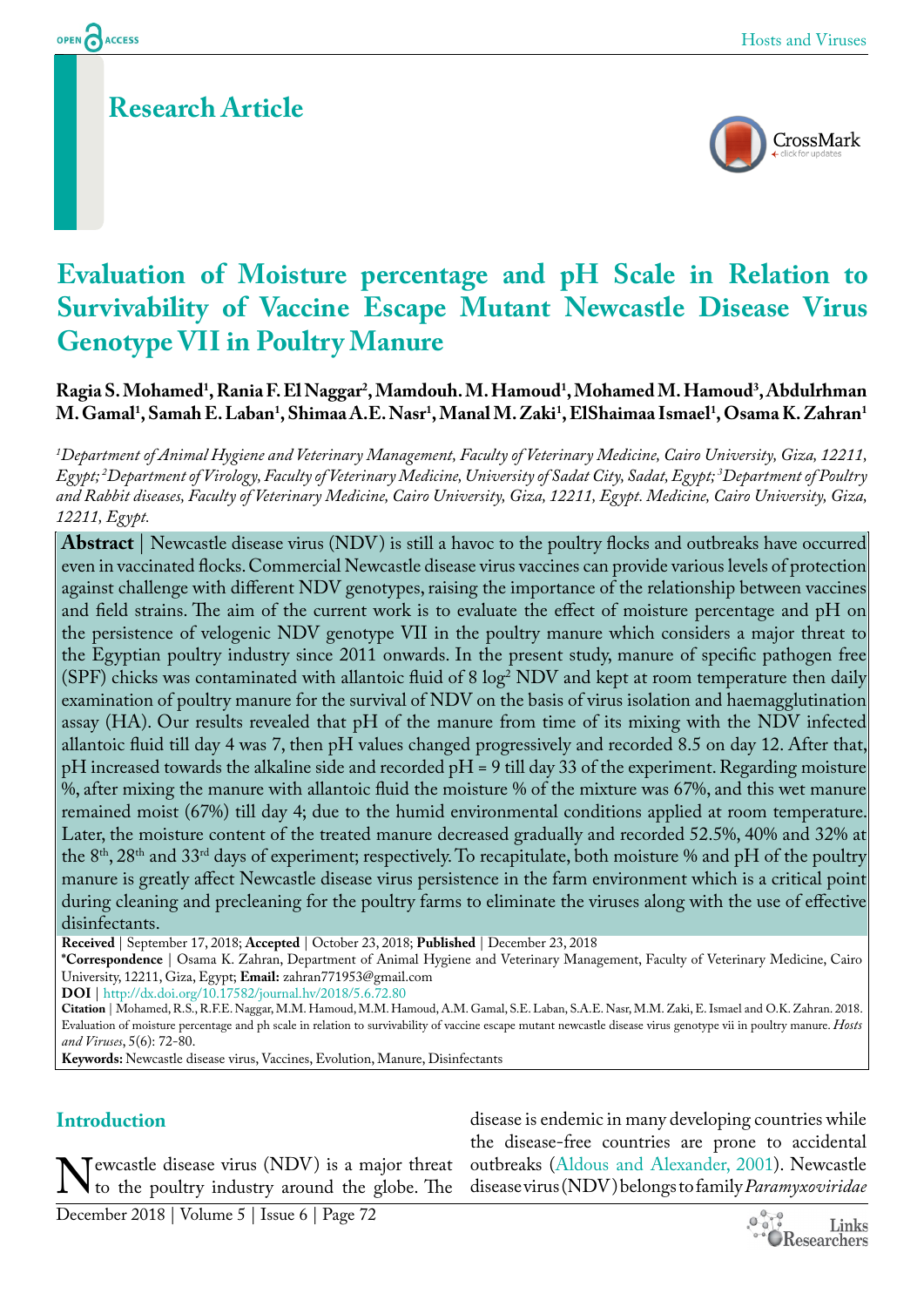and is well characterized member among the avian paramyxovirus serotypes. NDV strains having varying degree of virulence and circulate among avian species. The topographical distribution of NDV is not well under-stood and regular sporadic cases are reported throughout the years from endemic areas (Aldous and Alexander, 2001). First confirmed outbreaks of NDV occurred in 1926 in Java, Indonesia and in Newcastle-Upon Tyne, UK (Aldous and Alexander, 2001). Poor manufacturing standards, lack of adequate storage facilities, application of expired vaccine batches, faulty application and vaccine handling during transportation (heat stress and water deprivation) also lead to production of steroids and thus consequently lead to vaccination failure and immunosuppression ([Vui et al., 2002\)](#page-8-0). Newcastle disease (NDV) was identified for the first time in Egypt in 1948 ([Daubney](#page-7-0) [and Mansy et al., 1948\)](#page-7-0), since then, Egypt has been regarded as an endemic country by NDV.

Reports of vaccination failure from many countries and from our field observations on reduced the ability of classical vaccines to significantly decrease viral replication and shedding create an interest in developing vaccines formulated with genotypes homologous to the virulent field NDVs ([Kapczynski](#page-8-1) [et al., 2013\)](#page-8-1). While intensive ND vaccination programs using LaSota like strains, vaccination failure against velogenic NDV genotype VII in Egypt was reported, as they were still circulating in the field causing significant economic losses (El Naggar et al., 2018). The genetic variation between the used vaccine strains and the circulating NDV viruses may explain the inability of the currently used vaccines to protect chicken against NDV genotype VII. Further studies are needed to screen the protection of the currently used vaccines against recently isolated ND strains (El Naggar et al., 2018). Previous studies reported that the homologous vaccine to the field virus reduced virus shedding significantly more than the heterologous vaccines (Dimitrov et al., 2017). Proper vaccination protects the birds from clinical disease, but it does not prevent virus replication and shedding, which results in infection (Cho et al., 2008).

Research priorities are toward the improved diagnostics and better vaccine development while there is a need to study the effect of environmental farm conditions and focusing on novel biosecurity measures. The overarching goal of biosecurity is to prevent, control and/or manage risks to life and health

December 2018 | Volume 5 | Issue 6 | Page 73

as appropriate to the biosecurity sector. In doing so, biosecurity is an essential element of sustainable agricultural development. The success of NDV vaccination program may depend on a minimum of 85% of the flock receiving a proper dose and responding to vaccination to achieve a high antibody titer after vaccination to ensure that no epidemic spread is possible in vaccinated populations. Previous studies indicated that a high fraction of birds (>85%) needs to have a high antibody titer (log<sup>2</sup> titer  $\geq$ 3) after vaccination to ensure that no epidemic spread is possible ([van Boven et al., 2008\)](#page-8-2). The organic content of the fecal material, amount of moisture, exposure to the sunlight, residual disinfecting chemicals may all play a role in avian influenza virus survivability. Linear regression analysis of the virus infectivity in the embryonated eggs indicated the persistence of the virus did not deviate from the expected values for all the temperatures. The linear regression model indicated that the difference in the persistence of the virus in dry and wet feces at all temperatures was not very marked and there was a negative correlation between the virus survival and temperature while the virus was highly susceptible to the higher temperature (Kurmi et al., 2013). In the present study, isolation and genetic characterization for velogenic NDV from vaccinated flock with heterologous vaccine (LaSota) was carried out. Then, evaluation for the persistence of velogenic NDV in chicken manure with evaluation of moisture % and pH changes in manure conditions over a time period up to 33 days.

#### **Materials and Methods**

#### *Sampling, virus isolation and propagation and antigenic characterization*

Velogenic Newcastle disease virus (NDV) genotype VII was isolated from vaccinated commercial broiler flock of 40 days old from Giza governorate. The herd was vaccinated with inactivated LaSota (Genotype II) vaccine at 8 days and live attenuated LaSota vaccine at 12 and 35 days. The virus was propagated by inoculation of 9-10-day old specific pathogen free embryonated chicken eggs (SPF ECEs) (white leghorn flock SPF Fayum Kom Oshim, Egypt). Titration of the virus stock was completed by preparing 10-fold serial dilutions of the allantoic fluid in PBS with antibiotics; 200 mg gentamicin/ml, 2000 units penicillin/ml, and 4 mg amphotericin B/ ml (Sigma Chemical Co., St. Louis, MO); 0.2 ml of each dilution was inoculated into five SPF eggs. Virus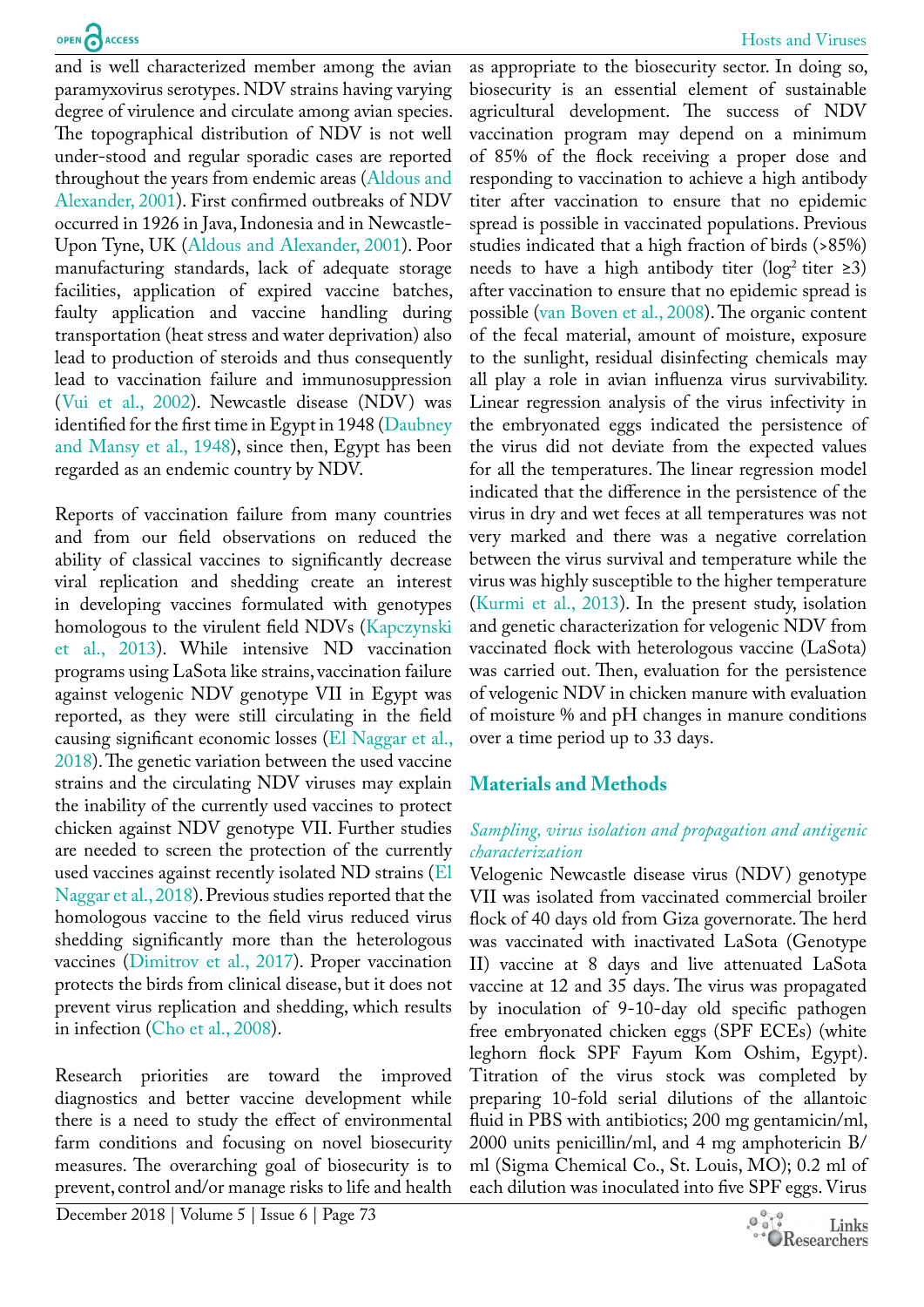titer was determined by calculation of the 50% egg infectious dose  $(EID_{50})$ . The harvested allantoic fluid was used in hemagglutination test for the presence of a hemagglutinating virus. Positive samples were subjected to hemagglutination inhibition test ([OIE,](#page-8-3)  [2012](#page-8-3)) using NDV specific antisera to confirm the presence of NDV.

#### *Molecular detection, sequencing and sequence analysis*

For molecular identification of NDV, total RNA was extracted from the allantoic fluid which show positive HA using RNA extraction kit (QIAamp Viral RNA Mini Kit, QIAGEN, USA) according to the manufacturer's instructions. Conventional RT-PCR assays targeting the F gene of NDV were conducted as described earlier (Mase et al., 2002). The amplified PCR products were purified using a PCR Clean-Up System (Promega, Co., Madison, WI) according to the manufacturer's instructions and were sequenced directly using ABI PRISM Big Dye Terminator version 3.1 (Applied Biosystems, Foster City, CA). Sequence alignment, editing, and analysis were performed using Bioedit version 7.0.9.0 ([Hall, 1999\)](#page-7-1). Phylogenetic trees were constructed using the neighbor-joining method with the Kimura two-parameter model with 1000 bootstrap replicates in Molecular Evolutionary Genetics Analysis (MEGA) version 6 (Tamura et al., 2013). Well-known prototype strains of AAvV-1 were used as representative sequences of each genotype to establish reliable epidemiological associations. Sequence determined in this study was deposited to the GenBank database and is available under the accession number KF709445.

*Contamination of chicken manure with the NDV isolate* Manure from specific pathogen free (SPF) chickens was kindly provided from kom oshime (SPF) egg production farm, Fayoum, Egypt. The manure was prepared as suspension and the filtered supernatant was firstly tested for HA activity which show negative result, then was inoculated into 9-11-days old SPF embryonated chicken eggs (ECEs) and incubated up to 3-7 days at 37◦C, then the harvest was tested with HA test to confirm that it is free from any HA viruses. This experiment contains two groups; tested and control at which each group consists of twentyfive grams of SPF chicken manure. The manure in the test group was contaminated with 5 ml of the allantoic fluid containing the vNDV isolate  $(8 \log^2)$ . While, in the control group, the manure was mixed

December 2018 | Volume 5 | Issue 6 | Page 74

with 5 ml clean allantoic fluid. Both groups were left at room temperature in humid condition for up to 33 days according to similar studies conducted on avian flu (Horm et al., 2012).

#### *Survivability of NDV in chicken manure and evaluation of moisture % and pH changes in manure conditions overtime*

The infected and control groups were monitored and tested daily during the first week of experiment, then day after day till the 33<sup>rd</sup> day; for detection of HA activity. One gm from each manure group was added to 5 ml sterile PBS with antibiotics (Penicillin G  $2x10^6$ IU, Streptomycin, 200 mg, Mycostatin 0.5x10<sup>6</sup> IU, Gentamycin 250 mg) to make 20% suspension. The suspension was mixed thoroughly, centrifuged at 3000 rpm for 10 min, and filtrated by syringe filter (0.45 µm filter) prior inoculated in SPF ECEs ([OIE, 2012](#page-8-3)). ten gm of thoroughly mixed litter were weighed, then put in hot air oven at 105 ºC for 24 hours, cooled in a desiccator before being weighed again. The difference in weight represented the moisture content [\(Tucker,](#page-8-4) [1967\)](#page-8-4). The variations in pH were measured (1:10 w/v manure–water extract) using pH electrode from day 0 till day 33.

#### *Statistical analysis*

Data analyses were performed using Microsoft Excel 2016 to examine frequency distribution. Correlation between changes in manure condition and NDV titers were determined by calculating Pearson's coefficient (r). The effect of change in pH and moisture % of manure on the NDV titer was presented through linear regression plot and coefficient of determination (R2).

## **Results and Discussion**

Commercial NDV vaccines can provide various levels of protection against challenge with different NDV genotypes, raising the importance of the relationship between vaccines and NDV field strains. Evaluation of the vaccination program showed that vaccinated commercial broilers with genotype II vaccines (LaSota and Hitchner B1) on the day of hatching and 14 days of age were susceptible to velogenic NDV challenge which confirmed that heterologous vaccines cannot face of the virus filed infection with velogenic genotypes (e.g. genotype VII) (Hu et al., 2009). Vaccination might significantly decrease the amount of cloacal and oropharyngeal virus shedding compared to non-vaccinated birds which depend on the host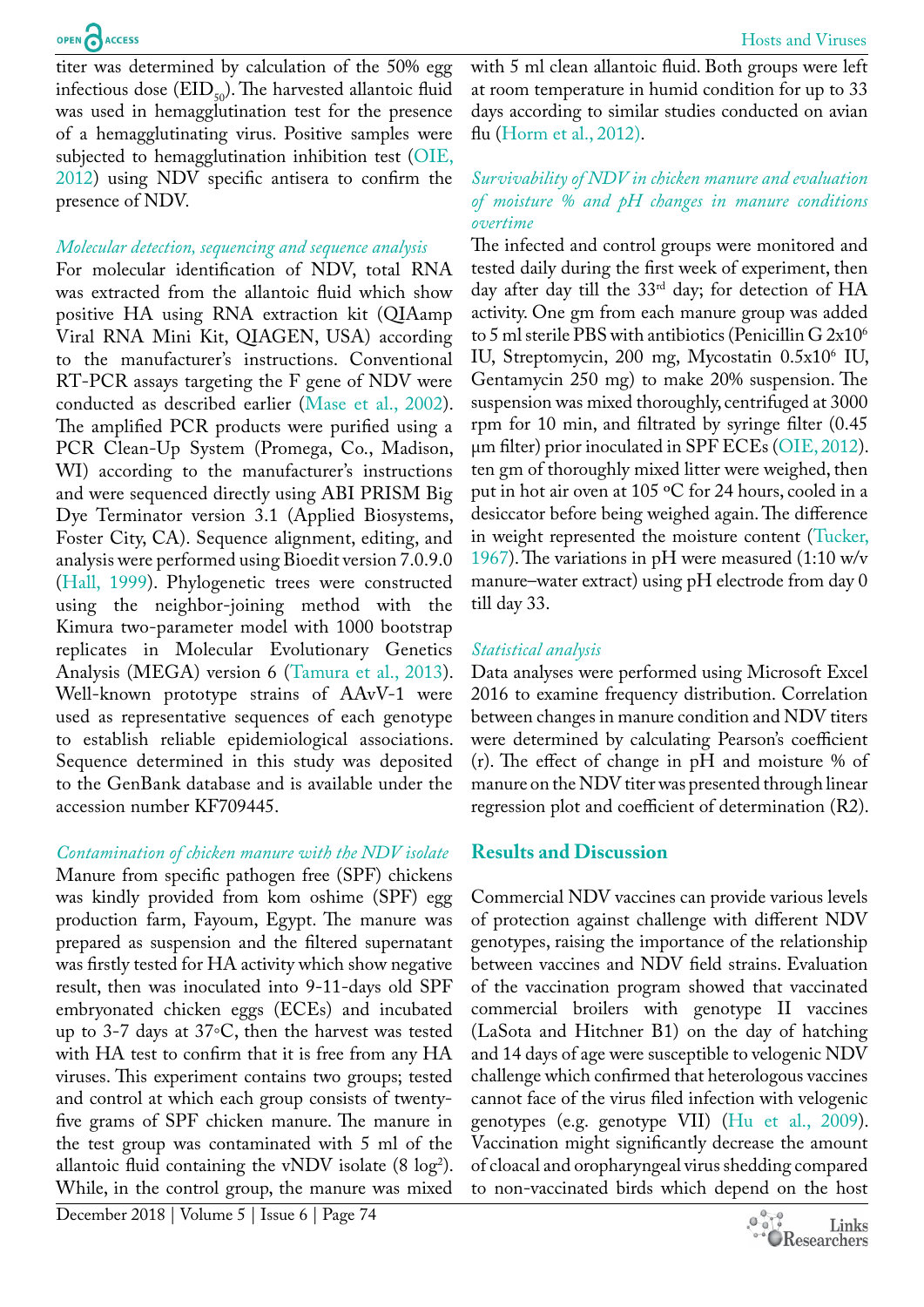immunity, the host species, the amount and virulence of the infected virus, the dose and type of ND vaccine and the time between vaccination and infection (Miller et al., 2009). The virus shedding can be controlled by choosing vaccines that are more genetically like the infected virus (homologous vaccine) and which may be a useful strategy to limit the spread of the disease. For vaccine evaluation of their ability to provide protection against NDV, it may be useful to include their ability to decrease the amount of virus shedding after challenge, which potentially would decrease the spread of NDV. Likewise, the amount of NDV shed into the environment from vaccinated birds has been arisen as a potential indicator of vaccine efficacy (Miller et al., 2009).

The general approaches to biosecurity and control Newcastle disease are depend mainly on hygienic measures and vaccination especially in semi-intensive systems where birds are confined within a fenced yard or house. Hygienic measures include cleaning, disinfection, limiting access of wild birds, and personal hygiene for the farm staff. Vaccination in combination with appropriate hygiene measures, this remains the most effective way to control NDV [\(Moerad et al.,](#page-8-5) [1987](#page-8-5)). Problems with NDV outbreaks may have to be expected unless the vaccination practice is improved substantially. The wider range of NDV in birds may be due to natural infection which is responsible to produce higher antibody titers than vaccination titers [\(Luc et al., 1992\)](#page-8-6). Biosecurity measures include birdproof houses, feed and water supplies, minimizing travel on and off the facility, disinfecting vehicles and equipment's that enter the farm [\(Abdisa and Tagesu,](#page-7-2) [2017](#page-7-2)). Pests such as insects and mice should also be controlled. If possible, employees should shower and change into dedicated clothing prior entry into the poultry farm ([Abdisa and Tagesu, 2017](#page-7-2)).

The Egyptian poultry industry has experienced enormous economic losses due to continual outbreaks of velogenic ND in different sectors of the commercial poultry industry (El Naggar et al., 2018). It has been proposed that increased genetic divergence between field strains and vaccines may be responsible for disease outbreaks in vaccinated flocks due to insufficient immune protection induced by be the vaccine strains [\(Munir et al., 2012](#page-8-7)). Due to these problems, it is overbearing to investigate the evolutionary dynamics of field NDV strains together with their potential pathobiology in vaccinated mismatched poultry flocks.

Genotype VII is the most prevalent group of NDV in the Middle East, and most NDV strains isolated from poultry dwelling this genotype (El Naggar et al., 2018). In this study, NDV isolate from broiler poultry farm was classified genetically into velogenic genotype VII.

Furthermore, comparative analysis for functional domains of the F protein and analysis of the deduced amino acid sequence at the cleavage site in the isolate characterized in the current study suggests stronger evolutionary constrains on its F proteins compared to those of other representative vaccine strains ([Figure](#page-4-0) [1](#page-4-0)). These modifications in the F protein might explain the potential of this isolate for immune escape and the lack of sterilizing immunity provided by LaSota vaccines could result in altered fusion activity and neutralizing escape variants (Hu et al., 2009; Wang et al., 2015). Phylogenetic tree based on the nucleotide sequence for the isolate characterized in the current study indicates the circulation of genotype VII of NDV in the country as shown in [Figure 2](#page-5-0). Because the vaccine strains belong to genotype II and were isolated approximately 60–70 years ago and that most of the circulating Egyptian strains are clustered within genotype VII, it is likely that the genetic distances reflect antigenic differences that could result in a lack of complete protection against field viruses and shedding of virulent NDV strains in the environment. We could loudly speak that these old vaccine stains from the biosecurity point of view acts as continuous challenge of earlier virus infection leading to increase the load of virus in poultry flock environments. So, concurrent disinfection of poultry houses during the production and or rearing is essential which might reduce the virus load shedding in the poultry environment. These results may be useful for revising and/or updating the vaccine and biosecurity schedules currently being followed in Egypt. We could announce through this work homologues vaccination better and efficient than heterologous vaccine and even no vaccination is better than heterologous vaccination schedules

The NDV infected allantoic fluid that was mixed with the manure had an initial  $HA$  titer of 8  $log<sup>2</sup>$ . The supernatant of this mixture recorded HA titer  $4 \log^2$ just after mixing the manure with the allantoic fluid. The diluted manure-virus mixture remained recording  $4 \log^2$  titer till the 6<sup>th</sup> day of the experiment [\(Table 1](#page-4-1)).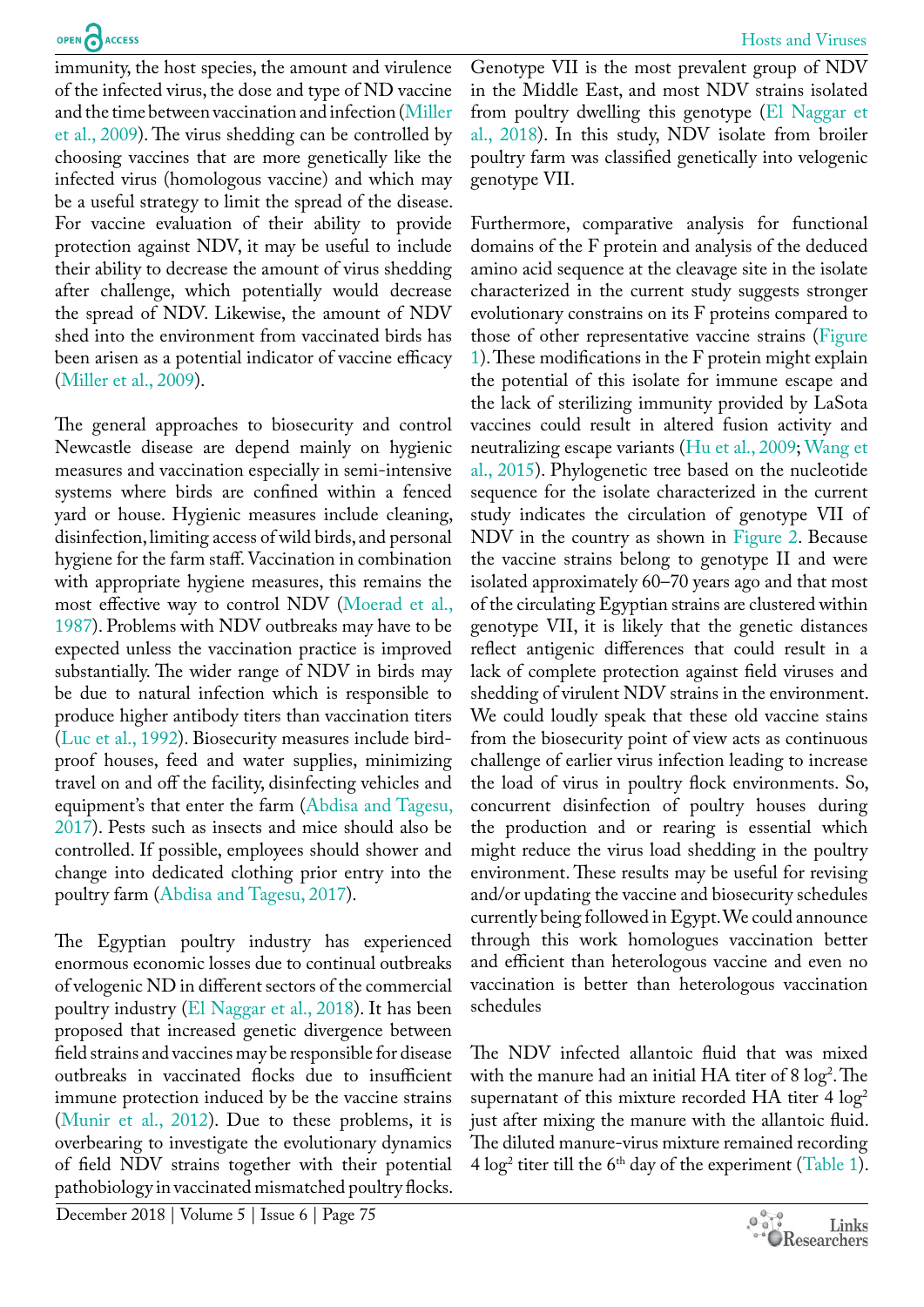| OPEN CACCESS                                                                                                 |  |                                                                                        |  |  | <b>Hosts and Viruses</b> |
|--------------------------------------------------------------------------------------------------------------|--|----------------------------------------------------------------------------------------|--|--|--------------------------|
|                                                                                                              |  |                                                                                        |  |  |                          |
| JF950510.1_NDVLaSota_MGSRPSTKNPAPMMLTIRVALVLSCICPANSIDGRPLAAAGIVVTGDKAVNIYTSSQTGSIIVKLLPNLPKDKEACAKAPLDAYNR1 |  |                                                                                        |  |  |                          |
|                                                                                                              |  |                                                                                        |  |  |                          |
| Y18898.1 NDV clone 30                                                                                        |  |                                                                                        |  |  |                          |
|                                                                                                              |  |                                                                                        |  |  |                          |
| AF309418.1 NDV B1                                                                                            |  |                                                                                        |  |  |                          |
|                                                                                                              |  |                                                                                        |  |  |                          |
|                                                                                                              |  |                                                                                        |  |  |                          |
|                                                                                                              |  |                                                                                        |  |  |                          |
| JF950510.1 NDV LaSota                                                                                        |  | LLTPLGDSIRRIQESVTTSGGGRQGRLIGAIIGGVALGVATAAQITAAAALIQAKQNAANILRLKESIAATNEAVHEVTDGLSQLA |  |  |                          |
|                                                                                                              |  |                                                                                        |  |  |                          |
| Y18898.1 NDV clone 30                                                                                        |  |                                                                                        |  |  |                          |
| AY935499.2 NDV I-2                                                                                           |  |                                                                                        |  |  |                          |
| AF309418.1 NDV B1                                                                                            |  |                                                                                        |  |  |                          |
| MF326640.1 Fadilah-11/2016                                                                                   |  |                                                                                        |  |  |                          |

cleavage site

<span id="page-4-0"></span>**Figure 1:** *Amino acids mutation trend analysis for F protein of field strain velogenic NDV genotype VII in compare to commonly used vaccine strain of Genotypes I and II.*

| Days after inocula-<br>tion of SPF manure<br>with NDV | Manure Manure<br>pH | moisture % | HA activity (log 2) of<br>manure supernatant<br>before egg inoculation | Percentage of HA pos-<br>itive eggs after inocula- recovery $(\log 2) \pm SD$<br>tion | <b>Virus</b> | Mean HA titer   |
|-------------------------------------------------------|---------------------|------------|------------------------------------------------------------------------|---------------------------------------------------------------------------------------|--------------|-----------------|
| $\mathbf{1}$                                          | 7.00                | 67%        | $\overline{4}$                                                         | 100%                                                                                  | $+$          | $4.33 \pm 1.53$ |
| $\overline{2}$                                        | 7.00                | 67%        | $\overline{4}$                                                         | 66.67%                                                                                | $+$          | $2.67 \pm 3.06$ |
| $\overline{4}$                                        | 7.00                | 67%        | $\overline{4}$                                                         | 66.67%                                                                                | $\ddot{}$    | $1.67 \pm 1.53$ |
| $\overline{5}$                                        | 8.25                | 60%        | $\overline{4}$                                                         | 66.67%                                                                                | $+$          | $3.33 \pm 3.06$ |
| 6                                                     | 8.50                | 58%        | $\overline{4}$                                                         | 66.67%                                                                                | $+$          | $2.33 \pm 2.52$ |
| $\overline{7}$                                        | 8.50                | 54%        | 3                                                                      | 66.67%                                                                                | $+$          | $2.33 \pm 2.08$ |
| $8\,$                                                 | 8.50                | 52.5%      | 3                                                                      | 66.67%                                                                                | $+$          | $3.33 \pm 3.06$ |
| 11                                                    | 8.50                | 48%        | 3                                                                      | 66.67%                                                                                | $+$          | $2.00 \pm 1.73$ |
| 12                                                    | 8.50                | 46%        | $\mathfrak{Z}$                                                         | 66.67%                                                                                | $+$          | $5.33 \pm 0.58$ |
| 14                                                    | 9.00                | 46%        | $\overline{2}$                                                         | 33.33%                                                                                | $+$          | $0.67 \pm 1.15$ |
| 19                                                    | 9.00                | 46%        | $\overline{2}$                                                         | 33.33%                                                                                | $+$          | $0.67 \pm 1.15$ |
| 21                                                    | 9.00                | 44%        | $\overline{2}$                                                         | 33.33%                                                                                | $+$          | $5.00 \pm 2.00$ |
| 23                                                    | 9.00                | 44%        | $\mathbf{1}$                                                           | 33.33%                                                                                | $+$          | $1.67 \pm 1.53$ |
| 26                                                    | 9.00                | 44%        | $\mathbf{1}$                                                           | 33.33%                                                                                | $+$          | $2.00 \pm 1.73$ |
| 28                                                    | 9.00                | 40%        | $\mathbf{1}$                                                           | 33.33%                                                                                | $+$          | $2.00 \pm 3.46$ |
| 30                                                    | 9.00                | 36%        | $\boldsymbol{0}$                                                       | 0%                                                                                    |              | $0.00 \pm 0.00$ |
| 31                                                    | 9.00                | 34%        | $\boldsymbol{0}$                                                       | 0%                                                                                    |              | $0.00 \pm 0.00$ |
| 32                                                    | 9.00                | 32%        | $\boldsymbol{0}$                                                       | 0%                                                                                    |              | $0.00 \pm 0.00$ |
| 33                                                    | 9.00                | 32%        | $\boldsymbol{0}$                                                       | 0%                                                                                    |              | $0.00 \pm 0.00$ |

#### <span id="page-4-1"></span>**Table 1:** *Evaluation of Persistence of NDV Genotype VII in poultry manure.*

The diluted mixture revealed persisted HA activity till day 28 with sustained egg infectivity, however, the titers were gradually fading [\(Table 1\)](#page-4-1). The HA activity completely disappeared from day 30 onwards, as shown in [Table 1.](#page-4-1) The NDV field isolate remained viable and infectious to SPF-ECEs for up to 28 days with Mean HA titers ranged from 1.67 to 5.33  $log<sup>2</sup>$ ([Figure 3](#page-6-0) and [Table 1\)](#page-4-1).

December 2018 | Volume 5 | Issue 6 | Page 76 Manure of SPF chickens was successfully infected with NDV virus isolate (Genotype VII) to study how long it will survive. Daily variations in manure pH and moisture % were recorded. At constant room temperature range  $20^{\circ}$ C to 25 $^{\circ}$ C. Supernatants of infected manure were tested for HA activity over the study period beside moisture % and pH ranges throughout the experiment [\(Figure 3](#page-6-0) and [Table 1](#page-4-1)). The pH of manure from time of mixing with the NDV infected allantoic fluid till the 4th day was 7, then pH values changed progressively and recorded pH = 9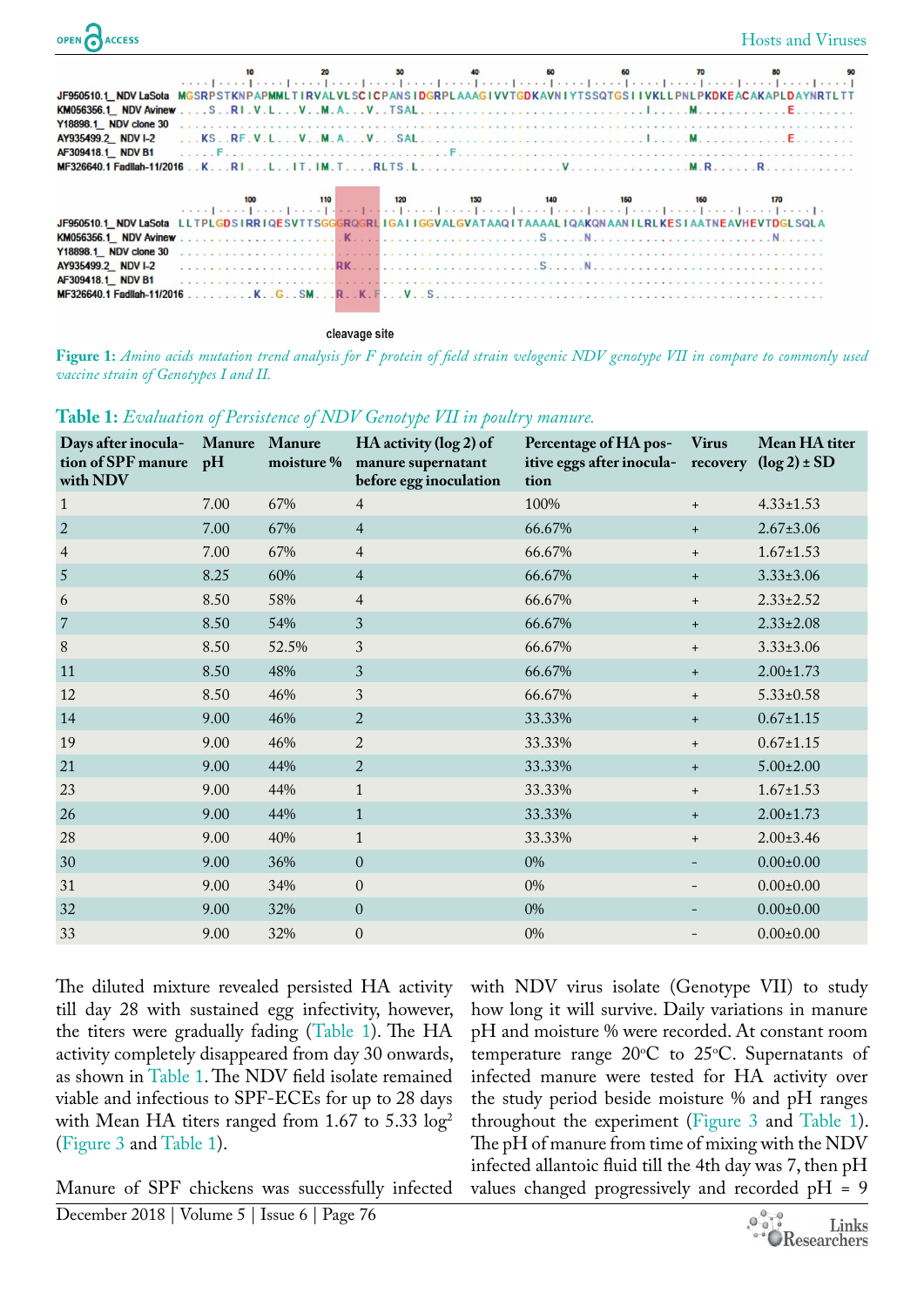

**Figure 2:** *Phylogenetic analysis of the studied NDV isolate genotype VII and their clustering patterns with representative AAvV-1 isolates of each genotype. Reported isolates clustered within genotype VII of class II. The position of clustering is indicated by a blue box.*

<span id="page-5-0"></span>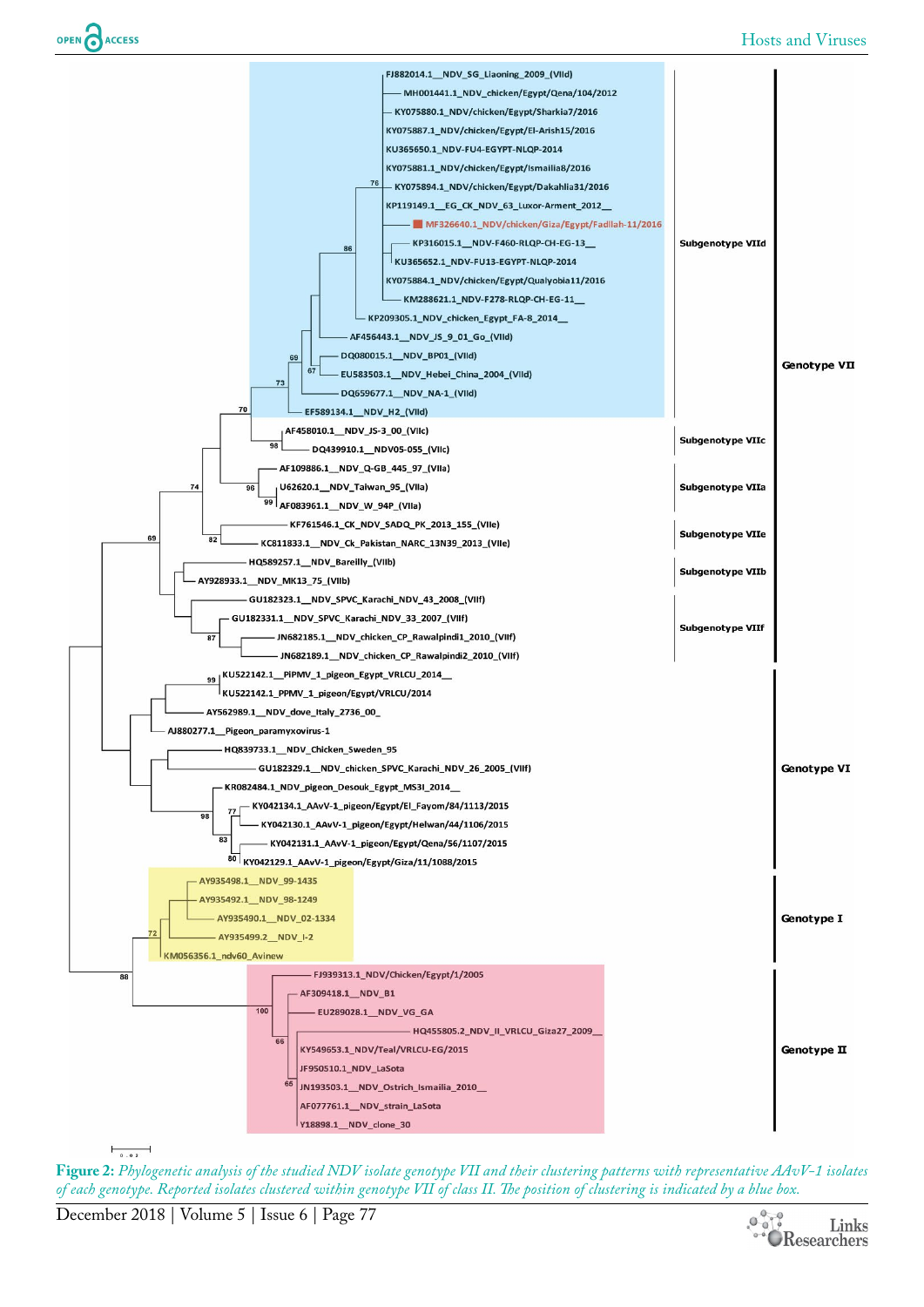

Days after artificial inoculation of SPF manure with NDV

<span id="page-6-0"></span>**Figure 3:** *Days interval for evaluation of moisture % and pH and their effect on velogenic NDV genotype VII survivability.*



<span id="page-6-1"></span>**Figure 4:** *Evaluation of A) pH and B) moisture % on the survival of velogenic NDV genotype VII in poultry manure.*

till day 33 of the experiment ([Figure 3](#page-6-0), [Figure 4A](#page-6-1) and [Table 1](#page-4-1)). Regarding moisture %, after mixing the manure with allantoic fluid the moisture % was 67%, and this wet manure remained moist (67%) till the 4th day; due to the humid environmental conditions applied at room temperature [\(Figure 3](#page-6-0), [Figure 4B](#page-6-1) and [Table 1](#page-4-1)). Later, the moisture content of the treated manure decreased gradually and recorded 52.5%, 40%

and 32% at the 8<sup>th</sup>, 28<sup>th</sup> and 33<sup>rd</sup> days of experiment; respectively ([Figure 3](#page-6-0), [Figure 4B](#page-6-1) and [Table 1](#page-4-1)). 8.5 till day 12 [\(Figure 3](#page-6-0) and [Table 1\)](#page-4-1). After that, pH increased towards the alkaline side. In conclusion, the data regarding the hygienic disposal of manure from NDV infected farms in Egypt is limited. In this study, we investigated how long the NDV will survive in virus contaminated manure. At the first day, the

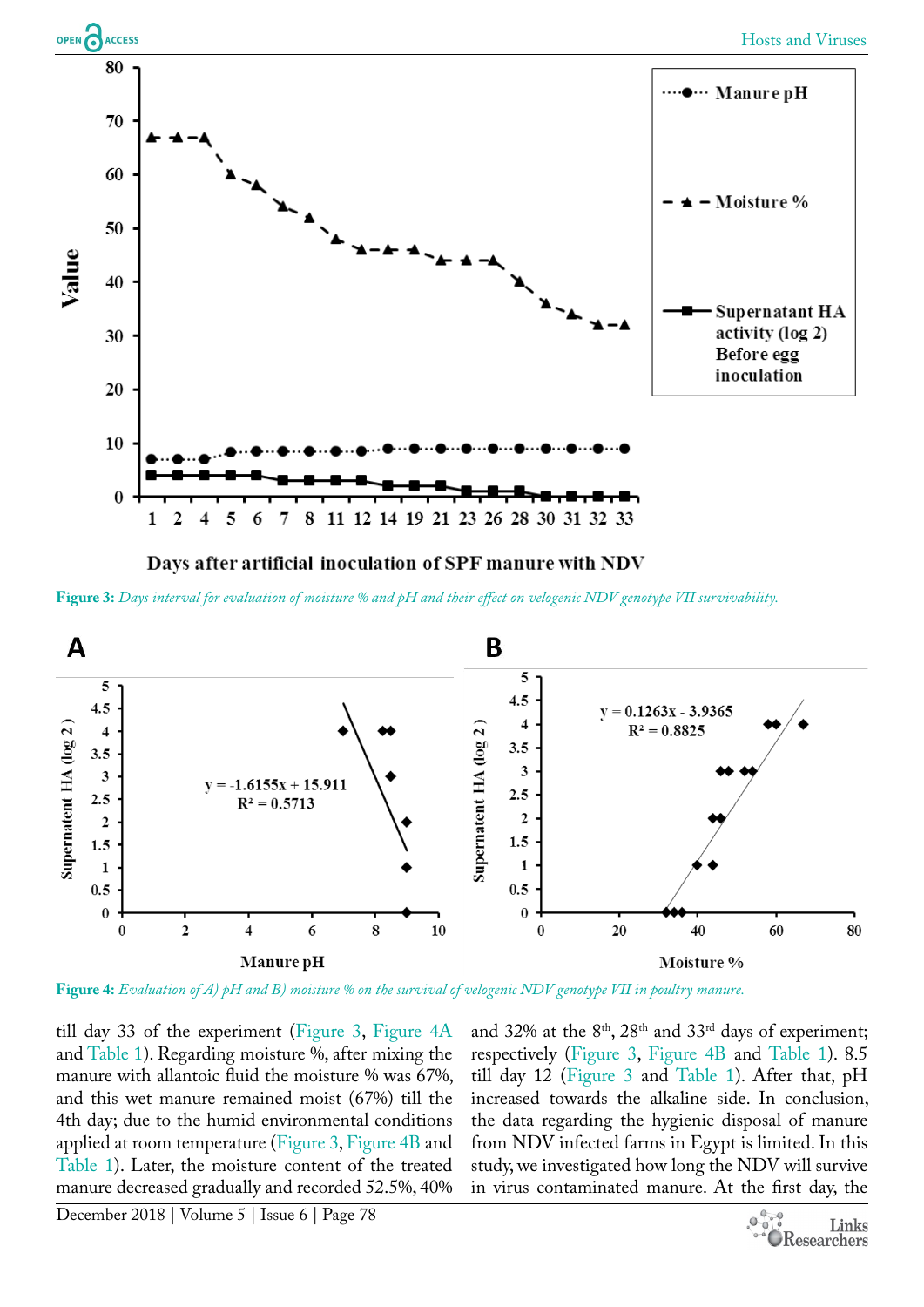pH of the virus contaminated manure was 7. After incubation of the mixture in humid environmental conditions and 24 ºC air temperature, pH values changed progressively towards the alkaline side and reported pH= 9 from day 14 till the end of the experiment. At room temperature, NDV survived in SPF manure for 28 days. From day 14 onward, the pH of virus contaminated manure turned into 9 with decrease in its HA titer as in [Table 1.](#page-4-1) Results of manure's pH during the 33 days showed moderate negative correlation with NDV HA activity in manure supernatant ( $r = -0.76$ ); which indicates that the virus titer in the manure decreased when pH increased; however, there was relatively low association (R2 = 0.57); which means that the increase of manure's pH could be a reasonable factor in decreasing NDV titer as shown in [Figure 4](#page-6-1)A which shows that ND virus is relatively liable to the increased manure pH in accordance with previous studies reported by [Lu et](#page-8-8)  [al., \(2003\).](#page-8-8) While manure's moisture % showed strong positive correlation with NDV HA activity in manure supernatant ( $r = 0.94$ ), which indicates that the titer of NDV in manure decrease when moisture% decrease; and there was strong association  $(R2 = 0.88)$ ; which means that the increase of moisture% could be a main factor in maintaining NDV titer [\(Figure 4B](#page-6-1) and [Table 1](#page-4-1)). Overall, our field investigations proposed that biosecurity alone is not sufficient to prevent virus outbreaks however, development of antigenically matched vaccines; i.e., vaccines formulated based on a vaccine viral seed that belongs to the same circulating genotype (homologous genotypes) has shown to be effective for both inactivated and live vaccines, to increase efficacy against virulent challenge strains circulating in the field, and above all, on reducing the number of excreted viral particles.

## **Acknowledgements**

We would like to thank all co-workers and colleagues in the Department of Animal Hygiene and Veterinary Management, Faculty of Veterinary Medicine, Cairo University Egypt for their technical support.

## **Authors Contribution**

Conceptualization: R.S.M, R.F.E, A.M.G, E.I. and O.K.Z. Data curation: R.S.M, S.E.L, S.A.E.N, E.I. and O.K.Z. Formal analysis: R.F.E, M.M.H, M.M.H. and O.K.Z. Investigation: R.S.M, R.F.E, M.M.H, M.M.H, E.E.L, M.M.Z, E.I. and O.K.Z.

Methodology: R.S.M, A.M.G, S.E.L, S.A.E.N. and O.K.Z. Supervision: E.I. and O.K.Z. Validation: S.E.L, M.M.Z, E.I. and O.K.Z.. Writing: original draft: R.S.M, R.F.E, A.M.G, S.E.L, E.I, and O.K.Z. Writing review & editing: R.F.E, M.M.H, M.M.H, and O.K.Z.

### **References**

- <span id="page-7-2"></span>Abdisa, T. and T. Tagesu. 2017. Review on newcastle disease of poultry and its public health importance. J. Vet. Sci. Technol. 8: 3. [https://doi.](https://doi.org/10.4172/2157-7579.1000441) [org/10.4172/2157-7579.1000441](https://doi.org/10.4172/2157-7579.1000441)
- • Aldous, E.W. and D.J. 2001. Alexander. Detection and differentiation of Newcastle disease virus (avian paramyxovirus type 1). Avian Pathol. 30(2): 117- 28. <https://doi.org/10.1080/03079450120044515>
- Beard, C.W., P. Villegas and J.R. Glisson. 1993. Comparative efficacy of the B-1 and VG/GA vaccine strains against velogenic viscerotropic Newcastle disease virus in chickens. Avian Dis. Jan-Mar; 37(1): 222-5. [https://doi.](https://doi.org/10.2307/1591478) [org/10.2307/1591478](https://doi.org/10.2307/1591478)
- Cho, S.H., H.J. Kwon, T.E. Kim, J.H. Kim, H.S. Yoo, M.H. Park, Y.H. Park and S.J. Kim. 2008. Characterization of a recombinant Newcastle disease virus vaccine strain. Clin. Vaccine Immunol. 15(10): 1572-9. [https://doi.](https://doi.org/10.1128/CVI.00156-08) [org/10.1128/CVI.00156-08](https://doi.org/10.1128/CVI.00156-08)
- <span id="page-7-0"></span>Daubney, R. and W. Mansy. 1948. The occurrence of Newcastle disease in Egypt. J. Comp. Pathol. 58: 189-196. [https://doi.org/10.1016/S0368-](https://doi.org/10.1016/S0368-1742(48)80019-6) [1742\(48\)80019-6](https://doi.org/10.1016/S0368-1742(48)80019-6)
- Dimitrov, K.M., C.L. Afonso, Q. Yu and P.J. Miller. 2017. Newcastle disease vaccines-A solved problem or a continuous challenge? Vet. Microbiol. 206: 126-136. [https://doi.](https://doi.org/10.1016/j.vetmic.2016.12.019) [org/10.1016/j.vetmic.2016.12.019](https://doi.org/10.1016/j.vetmic.2016.12.019)
- • El Naggar, R.F., M.A. Rohaim, H. AbdelHamid, A.I. Bazid, K.A. Ahmed, A. Hussein, H.A. Hussein and M. Munir. 2018. Biological characterization of wild-bird-origin avian avulavirus 1 and efficacy of currently applied vaccines against potential infection in commercial poultry. Arch. Virol. 163: 2743–2755. [https://doi.](https://doi.org/10.1007/s00705-018-3916-5) [org/10.1007/s00705-018-3916-5](https://doi.org/10.1007/s00705-018-3916-5)
- <span id="page-7-1"></span>Hall, T.A. 1999. Bio edit: a user-friendly biological sequence alignment editor and analysis program for Windows 95/98/NT. Nucleic Acids Symp. Ser. 41: 95–98.
- Horm, V.S., R.A. Gutiérrez, J.M. Nicholls and